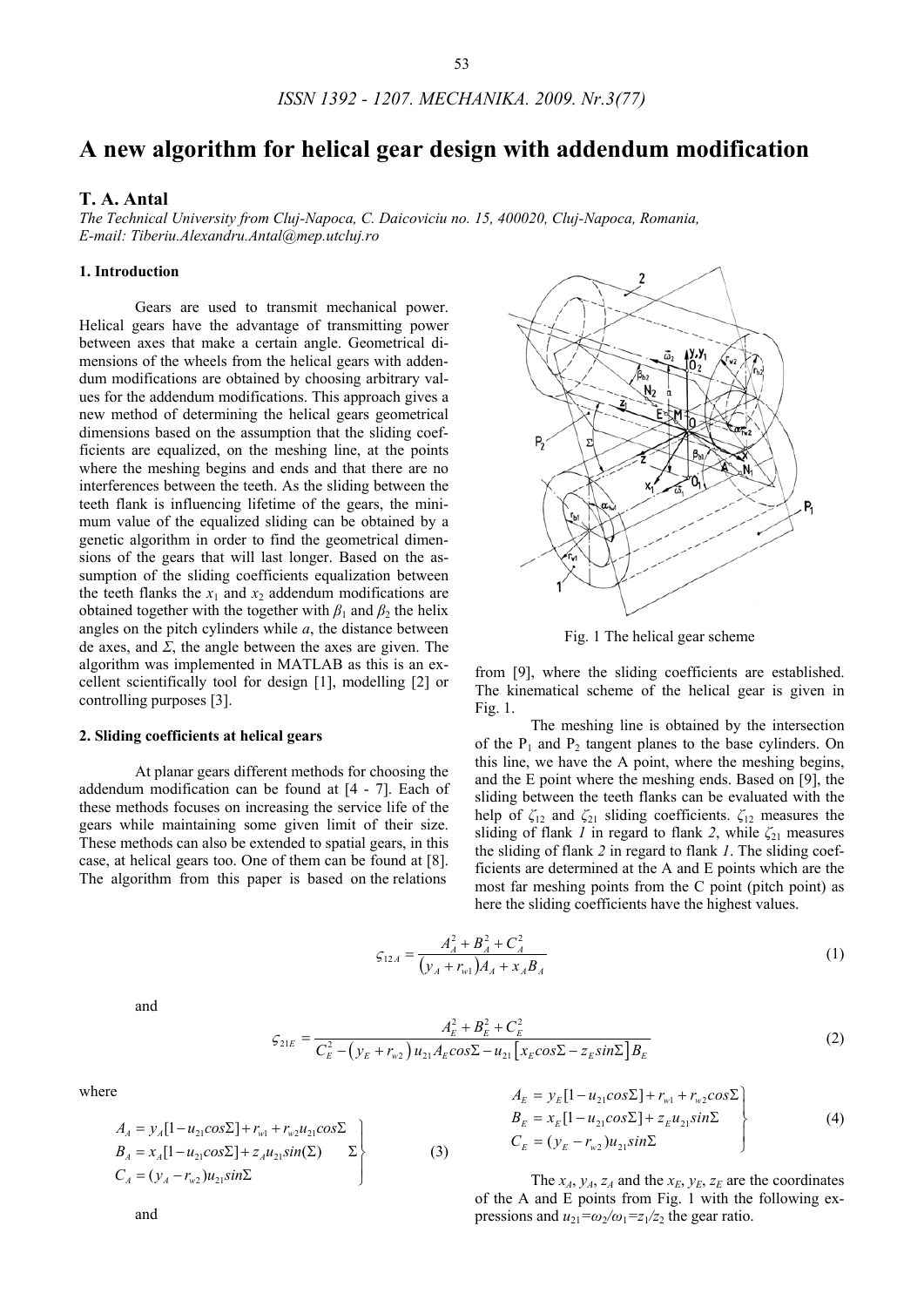$$
x_{A} = r_{b2}cos(\alpha_{hw2})[tan(\alpha_{ha2}) - tan(\alpha_{hw2})]\frac{tan(\alpha_{hw2})}{tan(\alpha_{hw1})}
$$
  
\n
$$
y_{A} = -r_{b2}sin(\alpha_{gw2})[tan(\alpha_{ha2}) - tan(\alpha_{hw2})]
$$
  
\n
$$
z_{A} = -r_{b2}cos(\alpha_{fw2})[tan(\alpha_{ha2}) - tan(\alpha_{fw2})] \times
$$
  
\n
$$
\times \frac{tan(\alpha_{hw1}) + cos(\Sigma)tan(\alpha_{hw2})}{sin(\Sigma)tan(\alpha_{hw1})}
$$
\n(5)

$$
x_{E} = r_{b1}cos(\alpha_{hvl})[tan(\alpha_{hal}) - tan(\alpha_{hvl})]
$$
  
\n
$$
y_{E} = r_{b1}sin(\alpha_{hvl})[tan(\alpha_{hal}) - tan(\alpha_{hvl})]
$$
  
\n
$$
z_{E} = r_{b1}cos(\alpha_{hvl})[tan(\alpha_{hal}) - tan(\alpha_{hvl})]
$$
  
\n
$$
\times \frac{tan(\alpha_{hvl}) + cos(\Sigma)tan(\alpha_{hv2})}{sin(\Sigma)tan(\alpha_{hy2})}
$$
\n(6)

### **3. Determination of the geometrical dimension**

 The geometrical relations used to compute the dimensions of the 1st and the 2nd helical wheels are: - diameters of the pitch circles

$$
d_1 = m_n \frac{z_1}{\cos(\beta_1)}
$$
  
\n
$$
d_2 = m_n \frac{z_2}{\cos(\beta_2)}
$$
\n(7)

- teeth declination angles on the base cylinders

$$
sin(\beta_{b1}) = sin(\beta_1)cos(\alpha_n)
$$
  
\n
$$
sin(\beta_{b2}) = sin(\beta_2)cos(\alpha_n)
$$
 (8)

- the number of teeth of the equivalent wheels

$$
z_{n1} = \frac{z_1}{\cos^2(\beta_{b1})\cos(\beta_1)}
$$
  
\n
$$
z_{n2} = \frac{z_2}{\cos^2(\beta_{b2})\cos(\beta_2)}
$$
\n(9)

- meshing angle at normal plane

$$
inv(\alpha_{nv}) \approx 2 \frac{x_1 + x_2}{z_{n1} + z_{n2}} tan(\alpha_n) + inv(\alpha_n)
$$
 (10)

- teeth declination angles on the rolling cylinders

$$
\sin(\beta_{w1}) = \frac{\sin(\beta_{b1})}{\cos(\alpha_{nw})}
$$
\n
$$
\sin(\beta_{w2}) = \frac{\sin(\beta_{b2})}{\cos(\alpha_{nw})}
$$
\n(11)

- meshing angles at frontal planes

$$
cos(\alpha_{\text{tw}1}) = cos(\alpha_{\text{mw}}) \frac{cos(\beta_{\text{wt}1})}{cos(\beta_{\text{wt}})}
$$
  

$$
cos(\alpha_{\text{tw}2}) = cos(\alpha_{\text{mw}}) \frac{cos(\beta_{\text{wt}2})}{cos(\beta_{\text{wt}2})}
$$
 (12)

- specific cutback of the tooth head

$$
k = x_1 + x_2 +
$$
  
\n
$$
+ \frac{d_1}{\cos^2(\beta_{b1})} \left(1 - \frac{\cos(\alpha_n)}{\cos(\alpha_{mv})}\right) + \frac{d_2}{\cos^2(\beta_{b2})} \left(1 - \frac{\cos(\alpha_n)}{\cos(\alpha_{mv})}\right)
$$
  
\n
$$
2m_n
$$
\n(13)

- profile angles of the basic rack at frontal planes of the 1st and 2nd helical wheels

$$
cos(\alpha_{i1}) = cos(\alpha_n) \frac{cos(\beta_1)}{cos(\beta_{b1})}
$$
  
\n
$$
cos(\alpha_{i2}) = cos(\alpha_n) \frac{cos(\beta_2)}{cos(\beta_{b2})}
$$
\n(14)

- pressure angles in the frontal planes on the addendum circles

 $\overline{a}$ 

$$
cos(\alpha_{l} = \frac{r_{b1}}{r_{a1}})
$$
  
\n
$$
cos(\alpha_{l} = \frac{r_{b2}}{r_{a2}})
$$
\n(15)

- diameters of the base circles for the  $1<sup>st</sup>$  and the 2nd wheel

$$
d_{b1} = d_1 \cos(\alpha_{t1})
$$
  
\n
$$
d_{b2} = d_2 \cos(\alpha_{t2})
$$
\n(16)

- diameters of the rolling circles for the  $1<sup>st</sup>$  and the 2nd wheel

$$
d_{w1} = d_1 \frac{\cos(\alpha_{t1})}{\cos(\alpha_{w1})}
$$
  
\n
$$
d_{w2} = d_2 \frac{\cos(\alpha_{t2})}{\cos(\alpha_{w2})}
$$
\n(17)

- diameters of the head circles for the  $1<sup>st</sup>$  and the 2nd wheel

$$
d_{a1} = m_n \left( \frac{z_1}{\cos(\beta_1)} + 2h_a^* + 2x_1 - 2k \right) \nd_{a2} = m_n \left( \frac{z_2}{\cos(\beta_2)} + 2h_a^* + 2x_2 - 2k \right)
$$
\n(18)

## **4. Limitations of the addendum modification**

The values of the  $x_1$  and  $x_2$  addendum modifications obtained from the equalization condition at the beginning and the end of the meshing must satisfy the interference conditions, which are the conditions concerning the cut and the undercut of the teeth.

In order to maintain the thickness of the teeth on the head circles the following relations must be true:

- at wheel 1

$$
S_{nal} = d_{al} \left( \frac{0.5\pi + 2x_1 \tan(\alpha_n)}{z_1} + inv(\alpha_{l1}) - inv(\alpha_{l2}) \right) \times
$$
  
 
$$
\times \cos(\beta_{al}) \ge 0.5 m_n
$$
 (19)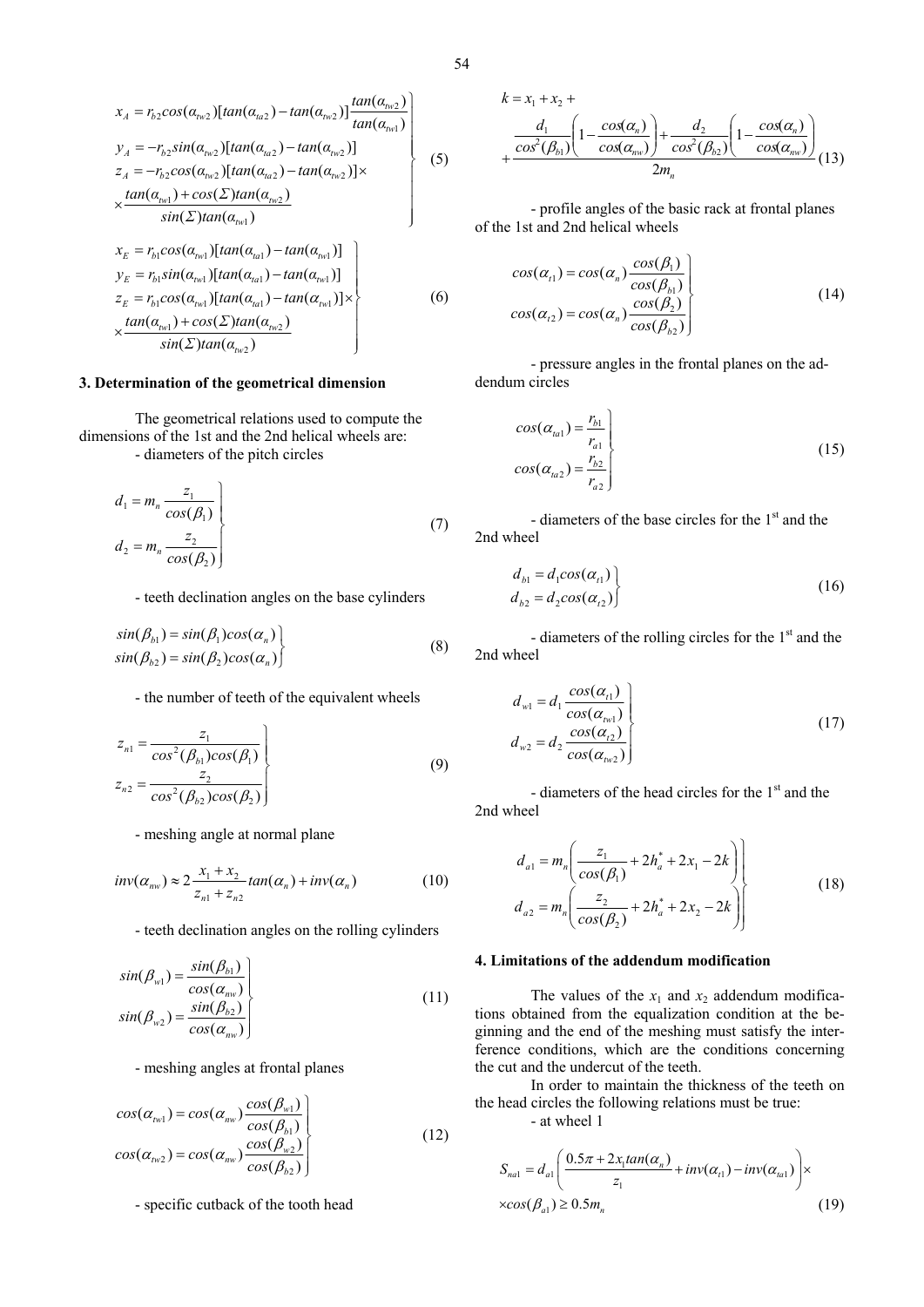- at wheel 2

$$
S_{na2} = d_{a2} \left( \frac{0.5\pi + 2x_2 \tan(\alpha_n)}{z_2} + inv(\alpha_{t2}) - inv(\alpha_{ua2}) \right) \times
$$
  
 
$$
\times \cos(\beta_{a2}) \ge 0.5 m_n
$$
 (20)

In order to eliminate the undercut phenomena the  $x_1$  and  $x_2$  addendum modification must be greater then the  $x_{min1}$  and  $x_{min2}$  values from the following formulas:

- at wheel 1

$$
x_{min1} = h_a^* - \frac{z_1}{2\cos(\beta_1)} \frac{\tan^2(\alpha_n)}{\tan^2(\alpha_n) + \cos^2(\beta_1)}
$$
(21)

- at wheel 2

$$
x_{min2} = h_a^* - \frac{z_2}{2\cos(\beta_2)} \frac{\tan^2(\alpha_n)}{\tan^2(\alpha_n) + \cos^2(\beta_2)}.
$$
 (22)

## **5. Equalization of the sliding coefficients**

In order to equalize the sliding coefficients at A and E meshing points of the helical gear expressions (1) and (2) will be used. As the equalization criterion must be obtained for different *Σ* angles and different *a* distances between the wheels, we obtain the following system of nonlinear equations:

$$
\mathcal{G}_{12A}(x_1, x_2, \beta_1, \beta_2) = \mathcal{G}_{21E}(x_1, x_2, \beta_1, \beta_2)
$$
\n
$$
\beta_{w1}(x_1, x_2, \beta_1, \beta_2) + \beta_{w2}(x_1, x_2, \beta_1, \beta_2) = \Sigma
$$
\n
$$
r_{w1}(x_1, x_2, \beta_1, \beta_2) + r_{w2}(x_1, x_2, \beta_1, \beta_2) = a
$$
\n(23)

The second equation from the system is based on the expressions (11), while the third is based on the expressions (17). If  $x_1$ ,  $z_1$ ,  $z_2$ ,  $a_n$ ,  $h_a^*$ ,  $c^*$ ,  $m_n$ ,  $\Sigma$  and *a* values are given, a set of  $x_2$ ,  $\beta_1$  and  $\beta_2$  values is obtained while the sliding coefficients  $\zeta_{12A}$  and  $\zeta_{21E}$  are equal, the sum of  $\beta_{w1}$ and  $\beta_{w2}$  is equal to *Σ*, and the distance between the axis is *a*. System (23) is solved using MATLAB's *fsolve()* function from MATLAB's Optimization Toolbox. *fsolve()* implements an iterative method that needs staring values for the computations. The data from Table 1 are obtained in this case for:  $z_1 = 20$ ,  $z_2 = 45$ ,  $\sum = 90^\circ$ ,  $a = 116$  mm (distance between the helical gears axis),  $\alpha_n = 20^\circ$  (profile angle of the basic rack),  $h_a^* = 1$  (height coefficient from head of the tooth),  $c^* = 0.25$  (clearance coefficient from the head of the tooth),  $m_n = 2.5$  mm (module). From Table 1 we can observe that the system has more solutions. The values for the  $x_1$  are given for each row, while the  $x_2$ ,  $\beta_1$  and  $\beta_2$  values are obtained by MATLAB. The columns from 5 to 10 are for checking the results: column 5 is equal to column 6, as the equalization succeeds; column  $7 + \text{column } 8 = \text{column}$ 9, as the angle between the wheels axes is given; column 10 is equal to the distance between the axes. Based on these results the geometrical dimensions of the helical gears can be obtained from Eqs. (7) - (18). However, when checking the interferences, the first three lines in Table 1 are not valid as Eq. (20) is not true due to the high values of  $x_2$  (the values are marked with  $\checkmark$ ). One of the main problems is how to choose the values for *Σ* and *a* so that Eq. (23) would have solution. For the case of  $\Sigma$  the possible values are limited from 0° to 90°, but for the case of *a* we do not have a method to find a valid domain. A way of dealing with this problem is to give MATLAB more freedom while looking for the solutions. Instead of giving a fixed value for *a*, we can impose the condition that *a* should be an integer value. The results are given in Table 2.

Table 1

Equalization of the sliding coefficients at points A and E for  $\Sigma = 90^\circ$ ,  $a = 116$  mm,  $z_1 = 20$  and  $z_2 = 45$  (start values:  $x_2 = 0.15$ ,  $\beta_1 = 45^\circ$ ,  $\beta_2 = 45^\circ$ )

| $\mathcal{X}_1$ | $x_2$                | $\circ$<br>$\beta_1$ | $\circ$<br>$\sigma_{2}$ | 5124    | 621E    | $\circ$<br>$\beta_{w1},$ | $\circ$<br>$p_{w2}$ | $\nabla$ 0 | $a, \text{mm}$ |
|-----------------|----------------------|----------------------|-------------------------|---------|---------|--------------------------|---------------------|------------|----------------|
| $-0.80$         | 3.385                | 47.65                | 38.81                   | 2.09643 | 2.09643 | 49.705                   | 40.295              | 90         | 116            |
| $-0.64$         | $3.065$ <sup>*</sup> | 47.15                | 39.54                   | 2.11205 | 2.11205 | 49.030                   | 40.970              | 90         | 116            |
| $-0.48$         | $2.702^*$            | 46.63                | 40.33                   | 2.12802 | 2.12802 | 48.322                   | 41.678              | 90         | 116            |
| $-0.32$         | 2.293                | 46.12                | 41.19                   | 2.14416 | 2.14416 | 47.583                   | 42.417              | 90         | 116            |
| $-0.16$         | 1.836                | 45.61                | 42.11                   | 2.16013 | 2.16013 | 46.819                   | 43.181              | 90         | 116            |
| 0.0             | 1.328                | 45.11                | 43.09                   | 2.17539 | 2.17539 | 46.041                   | 43.959              | 90         | 116            |
| 0.16            | 0.774                | 44.62                | 44.11                   | 2.18924 | 2.18924 | 45.259                   | 44.741              | 90         | 116            |
| 0.32            | 0.178                | 44.16                | 45.17                   | 2.20078 | 2.20078 | 44.489                   | 45.511              | 90         | 116            |
| 0.48            | $-0.450$             | 43.72                | 46.24                   | 2.20904 | 2.20904 | 43.743                   | 46.257              | 90         | 116            |
| 0.64            | $-1.102$             | 43.32                | 47.31                   | 2.21300 | 2.21300 | 43.029                   | 46.971              | 90         | 116            |
| 0.80            | $-1.772$             | 42.95                | 48.37                   | 2.21156 | 2.21156 | 42.351                   | 47.649              | 90         | 116            |

#### **6. Minimization of the equalized sliding coefficients**

While solving the nonlinear system (23) several problems might appear. The transcendent equation at (10) solved with the *fzero()* MATLAB function might return a solution because:

- there are no solutions;
- the numerical method won't converge to the solution;
- the solution is a complex value, instead of real one.

When solving Eq. (23) using *fsolve()*:

- the system might not have solutions;
- depending on the start points, the numerical method may converge to a nonzero point;
- the obtained values are numerically correct however we have interferences.

Genetic Algorithms (GAs) are a category of evolutionary algorithms well known to find approximate solutions to the optimization problems of difficult functions. The *gatool* function from MATLAB's Genetic Algorithm and Direct Search Toolbox is used to find the minimum of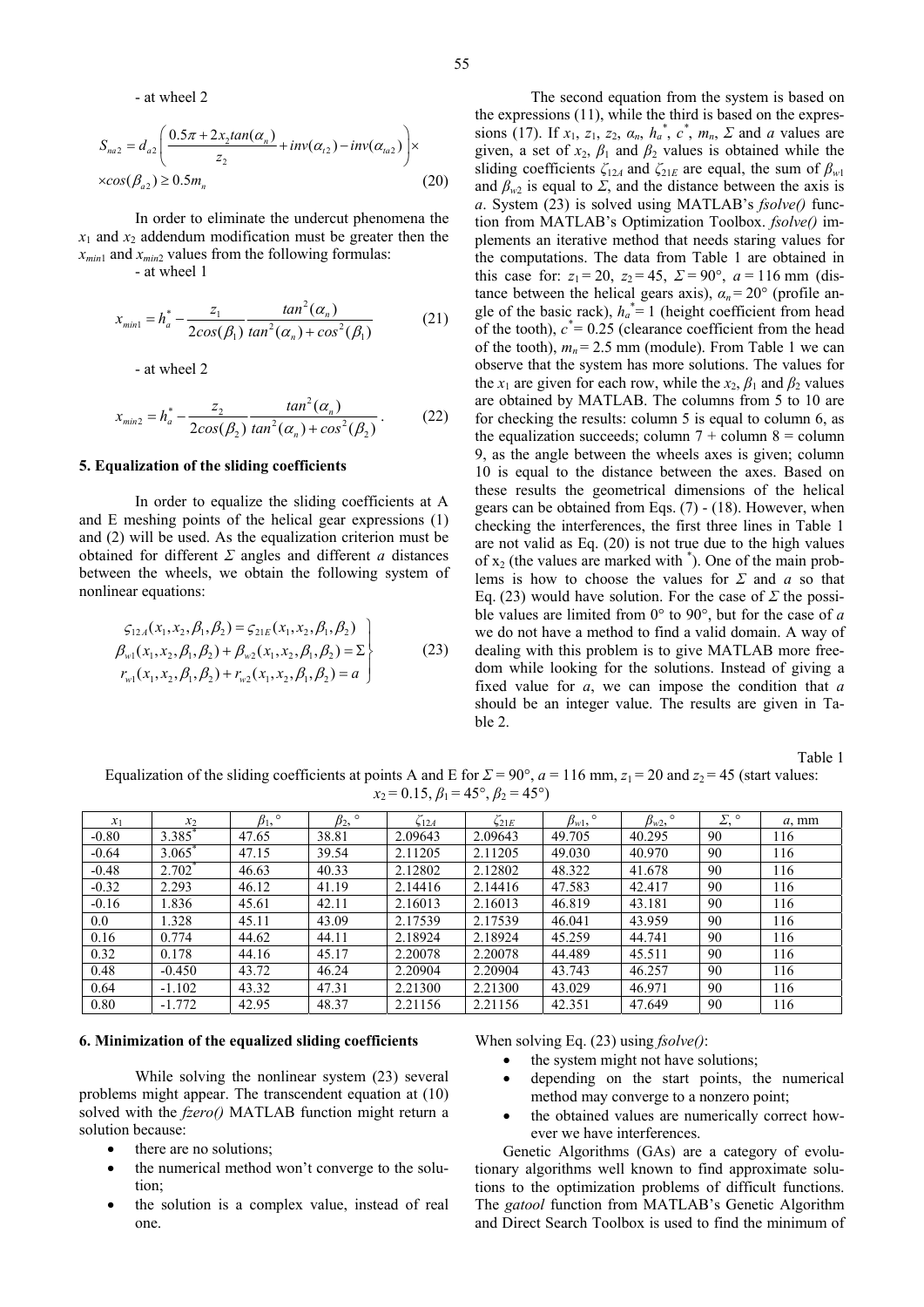the equalized sliding coefficients. The objective function is the unpenalized function to which is added a constant positive penalty for the solutions that violate in some way the feasibility.

$$
\varsigma_{12A\min} = \varsigma_{12A} + \sum_{i=1}^{k} C_i \delta_i
$$
 (24)

In Eq. (24)  $\delta_i$  is 0 if constraint *i* is 0, otherwise is 1 and *Ci* is a positive constant imposed for the violation. For a set of  $x_1, x_2, \beta_1, \beta_2$  violations are considered if:

any of the three equations from  $(23)$  are not satisfied (no convergence to the solution);

- the values of  $x_1$  or  $x_2$  are creating interferences;
- computations are not possible (no convergence at (17) or complex values are obtained).

The  $x_1$ ,  $x_2$ ,  $\beta_1$ ,  $\beta_2$  are the parameters used in the *gatool* and the codification of the parameters is of real type. The values are used to minimize the equalized sliding coefficients as shown in Table 3. The GA will find lower equalized values of the sliding then by searching for a minimum by simply covering, with a constant given step, a certain domain for the parameters. For example, for  $a = 116$  mm, the lowest value from Table 1 for the equalized sliding coefficients is 2.14416, while in Table 3, the lower value of 2.1329892 is obtained.

Table 2

Equalization of the sliding coefficients at points A and E for  $\Sigma = 90^{\circ}$ , *a*-integer  $z_1 = 20$  and  $z_2 = 45$  (start values:  $x_2 = 0.15$ ,  $\beta_1 = 45^\circ$ ,  $\beta_2 = 45^\circ$ )

| $\mathcal{X}_1$ | x <sub>2</sub> | $\circ$<br>$\beta_1$ | $\circ$<br>$\beta_2$ | 512A    | 621E    | $\beta_{w1}$<br>$\circ$ | $\circ$<br>$p_{w2}$ | ᠵ<br>$^{\circ}$<br>4, | $a, \text{mm}$ |
|-----------------|----------------|----------------------|----------------------|---------|---------|-------------------------|---------------------|-----------------------|----------------|
| $-0.800$        | 0.097          | 46.81                | 44.21                | 2.19392 | 2.19392 | 46.276                  | 43.724              | 90                    | 113            |
| $-0.640$        | 0.782          | 46.50                | 43.30                | 2.18825 | 2.18825 | 46.607                  | 43.393              | 90                    | 114            |
| $-0.480$        | 0.344          | 46.09                | 44.10                | 2.19794 | 2.19794 | 45.991                  | 44.009              | 90                    | 114            |
| $-0.320$        | $-0.117$       | 45.70                | 44.92                | 2.20575 | 2.20575 | 45.384                  | 44.616              | 90                    | 114            |
| $-0.160$        | 0.575          | 45.36                | 44.06                | 2.19584 | 2.19584 | 45.657                  | 44.343              | 90                    | 115            |
| 0.000           | 0.054          | 44.94                | 44.99                | 2.20537 | 2.20537 | 44.974                  | 45.026              | 90                    | 115            |
| 0.160           | 0.774          | 44.62                | 44.11                | 2.18924 | 2.18924 | 45.259                  | 44.741              | 90                    | 116            |
| 0.320           | 0.178          | 44.16                | 45.17                | 2.20078 | 2.20078 | 44.489                  | 45.511              | 90                    | 116            |
| 0.480           | 0.922          | 43.85                | 44.28                | 2.17972 | 2.17972 | 44.778                  | 45.222              | 90                    | 117            |
| 0.640           | 0.232          | 43.35                | 45.49                | 2.19352 | 2.19352 | 43.908                  | 46.092              | 90                    | 117            |
| 0.800           | $-0.496$       | 42.89                | 46.71                | 2.20313 | 2.20313 | 43.075                  | 46.925              | 90                    | 117            |

Table 3

Minimized equalizations of the sliding coefficients at points A and E for  $\Sigma = 90^\circ$ , *a* - integer,  $z_1 = 20$  and  $z_2 = 45$  using a genetic algorithm

|            | $\mathcal{X}_{2}$ |            | $\beta_2$  | $-12A$    | 621E      | $\beta_{w1},$ | $\beta_{w2}$ | a, mm |
|------------|-------------------|------------|------------|-----------|-----------|---------------|--------------|-------|
| $-0.80509$ | 0.109990          | 46.8234424 | 44.1902080 | 2.1936876 | 2.1936876 | 46.293535760  | 43.706464240 |       |
| $-0.86796$ | 359303            | 47.1075663 | 42.1940634 | 2.1720332 | 2.1720332 | 47.486842852  | 42.513157148 | 14    |
| $-0.37746$ | .231696           | 45.9720099 | 42.8412214 | 2.1797129 | 2.1797129 | 46.598141941  | 43.401858059 |       |
| $-0.43066$ | 2.581124          | 46.4759444 | 40.5908757 | 2.1329892 | 2.1329892 | 48.096871731  | 41.903128260 | 116   |
| 0.365054   | 386262            | 44.2317716 | 43.4348752 | 2.1680380 | 2.1680380 | 45.415013934  | 44.584986066 |       |

#### **7. Conclusions**

In the case of opened and closed gears, where load carrying capacity is limited by freezing or wearing, the addendum modifications must equalize the sliding coefficients at the extreme points of the meshing. If the equalization is achieved the teeth flank wearing will tend to be uniform and lifetime of the gears will be increased. The algorithm gives the necessary steps, with some additional verification concerning the interferences, to obtain the wheels of the gear based on this theory. For a given *Σ* only a limited number of integer values can be chosen for the *a* value in order to find solutions (see Table 2) of Eq. (23). Further, for the validated values of *a* and  $\Sigma$  a genetic algorithm from MATLAB is used to minimize the equalized sliding coefficients in order to obtain the best lifetime for the wheels.

### **References**

1. **Antal Tiberiu Alexandru, Antal Adalbert** Geometrical dimensions of helical gears with equalized relative velocities at the beginning and the ending of the meshing. -Computational Kinematics.-Proceedings of the 5th International Workshop on Computational Kinematics, Kecskeméthy, Andrés; Müller, Andreas (Eds.), 2009, Springer-Verlag Berlin Heidelber. ISBN: 978-3- 642-01946-3, DOI 10.1007/978-3-642-09147-0, p.385- 392.

- 2. **Stan, S.-D., Bălan, R., Mătieş, V., Rad, C.** Kinematics and fuzzy control of ISOGLIDE3 medical parallel robot. -Mechanika. -Kaunas: Technologija, 2009, Nr.1(75), p.62-66.
- 3. **Stan, S.-D., Bălan, R, Mătieş, V.** Modelling, design and control of 3DOF medical parallel robot. -Mechanika. -Kaunas: Technologija, 2008, Nr.6(74), p.62-66.
- 4. **Bolotovskii, I. A.** Guide for the geometrical calculus of the involute and worm gears. -Moscow, Machine Building, 1986, p.186-191 (in Russian).
- 5. **Maros, D.** Gears kinematics. -Bucharest, Engineering Publishing House, 1958, p.237-238 (in Romanian).
- 6. **Niemann, G., Winter, H.** Maschinenelemente. Band III, Berlin, Springer-Verlag, 1983.
- 7. **Gavrilenko, V. A.** Gear drivings in machine building. -Moscow, 1962, p.402-412 (in Russian).
- 8. **Antal, T.A., Antal, A., Arghir, M.** Determination of